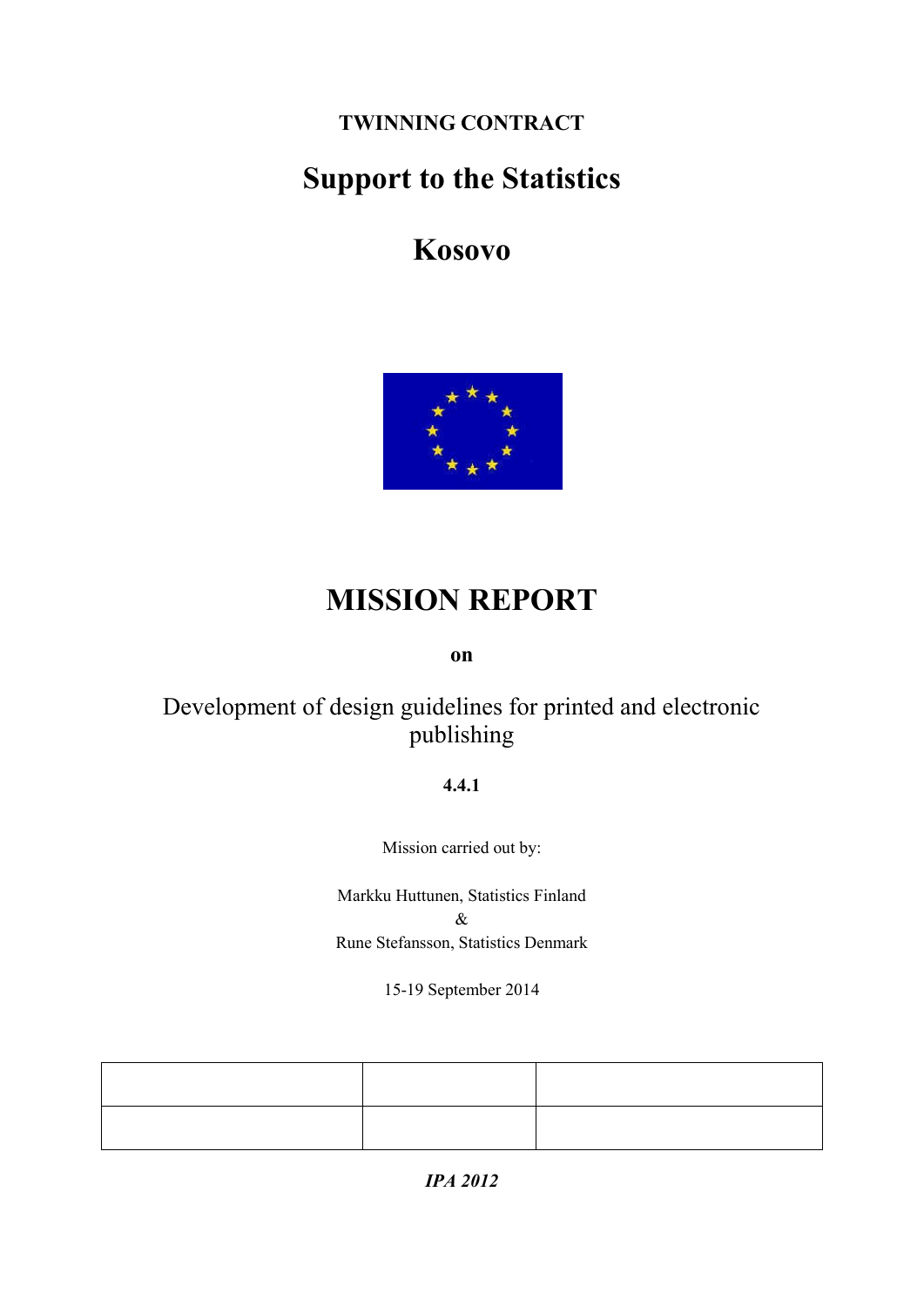#### *Rune Stefansson*

*Statistics Denmark Sejrøgade 11 DK-2100 Copenhagen Ø Denmark Tel: +45 39 17 31 64 Email: rst@dst.dk*

#### *Markku Huttunen*

*Statistics Finland Työpajankatu 13 FI-00022 Helsinki Finland Tel: +358 29 551 3337 Email: markku.huttunen@stat.fi*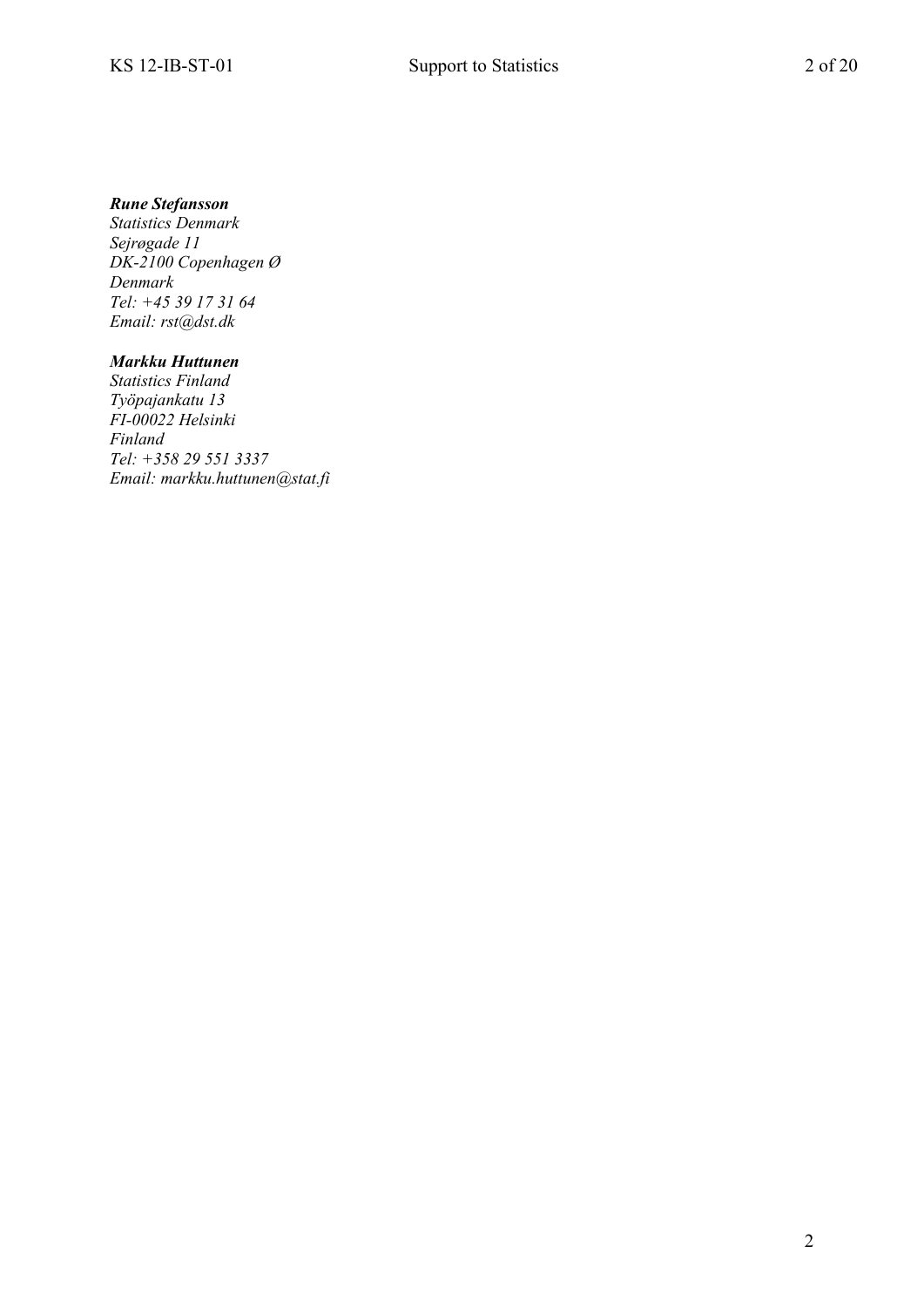## **Table of contents**

| Current status of design in $KAS -$ assessment |    |
|------------------------------------------------|----|
| New design for KAS                             |    |
| Road-map                                       |    |
| From pdf to web-publishing                     |    |
| Quality declarations                           | 9  |
|                                                |    |
| Experiences and advice from SD                 | 10 |
| Experiences and advice from SF                 | 10 |
| Actions needed before next mission             | 11 |
| Next mission $-$ activity 4.4.2                | 11 |
|                                                |    |
|                                                |    |
|                                                |    |
|                                                |    |
|                                                |    |
|                                                |    |

## **List of Abbreviations**

- KAS Kosovo Agency for Statistics<br>ToR Terms of Reference
- ToR Terms of Reference<br>SD Statistics Denmark
- SD Statistics Denmark<br>SF Statistics Finland
- **Statistics Finland**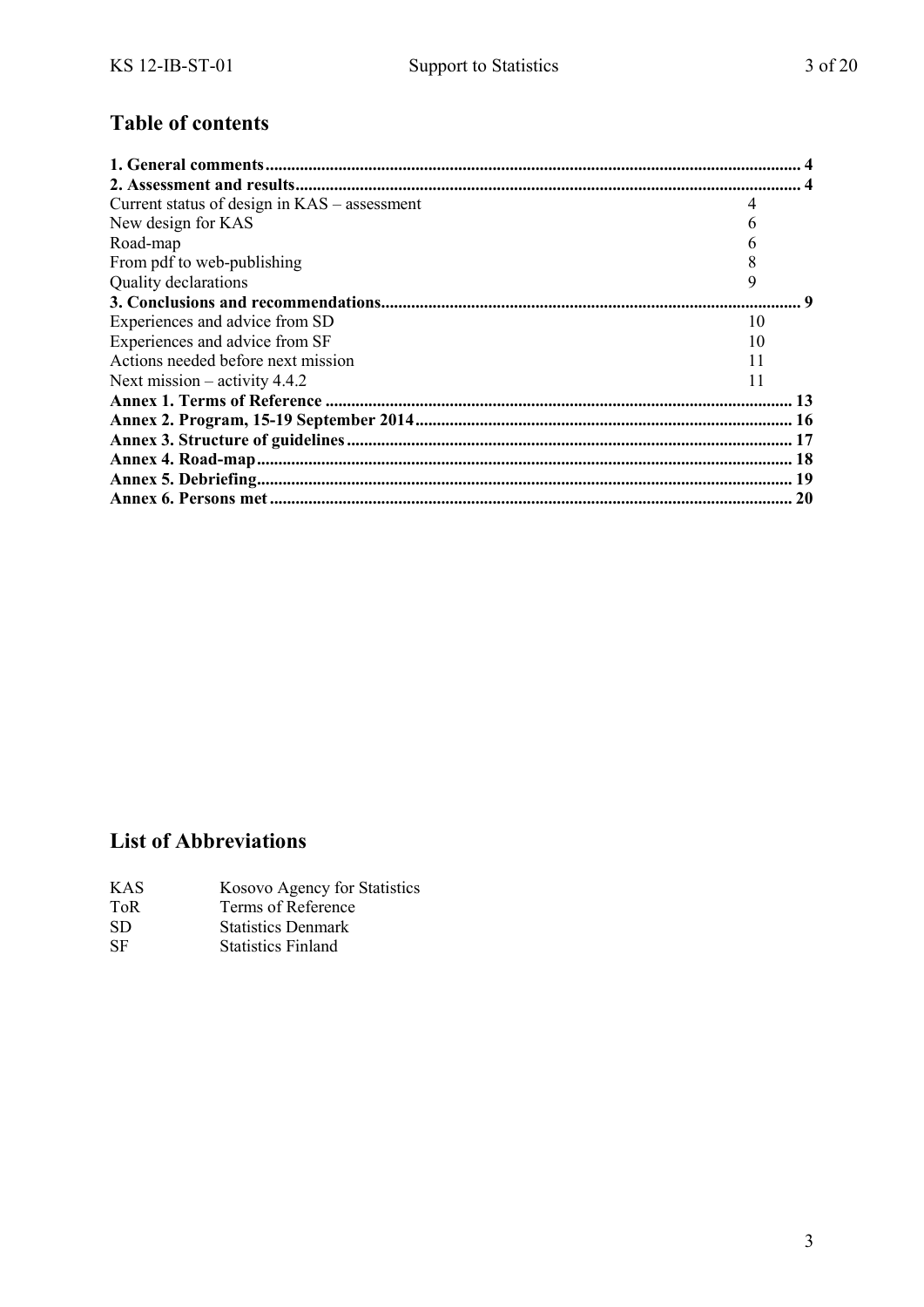## <span id="page-3-0"></span>**1. General comments**

This mission report was prepared within the Twinning Project "Support to Statistics". It was the first mission to be devoted to design guidelines within Component 4.4 of the project. This mission – together with mission 4.4.2 – was aimed at developing design guidelines for tables and graphs in printed and in electronic dissemination.

The concrete objective of the missions 4.4.1 and 4.4.2 were:

- *To develop design guidelines for tables and graphs in printed and electronic dissemination,*
- *prioritizing electronic publishing over printed publishing.*
- *To generate a roadmap for the development and implementation of the new design.*

The consultants would like to express their thanks to all officials and individuals met for the kind support and valuable information which they received during the stay in Kosovo, and which highly facilitated the work of the consultants.

This views and observations stated in this report are those of the consultants and do not necessarily correspond to the views of EU, KAS, Statistics Denmark (**SD**) or Statistics Finland (**SF**).

# <span id="page-3-1"></span>**2. Assessment and results**

The mission started with the experts telling about the design projects of their respective organisations. A summary is included in section 3 of this report.

KAS presented various aspects of their current design, including:

- Website
- Press releases
- Publications (PDF's)
- Tables in Excel
- Logo
- Population census: publications, press-kit, brochures and visibility guidelines
- Agricultural census: visual guidelines
- Statistical Yearbook 2014 in Albanian & Kosovo in Figures 2010 in English

The overall aim of the mission was, based on the inspiration from the organisations of the experts, to sketch out a new design and guidelines for the design. A road-map for developing and implementing the design – as well as for finalizing and deciding upon design guidelines – was discussed.

Furthermore, the change from PDF to web-publishing (HTML) and the design for quality declarations were discussed.

## <span id="page-3-2"></span>**Current status of design in KAS – assessment**

## **The logo**

The new Law on Official Statistics entered into force in 2011, and the status of the office was changed. According the new law the name of the office was changed from "Statistical Office of Kosovo (SOK)" to "Agency of Statistics (KAS)" in 2012. On that time a call of tender was opened to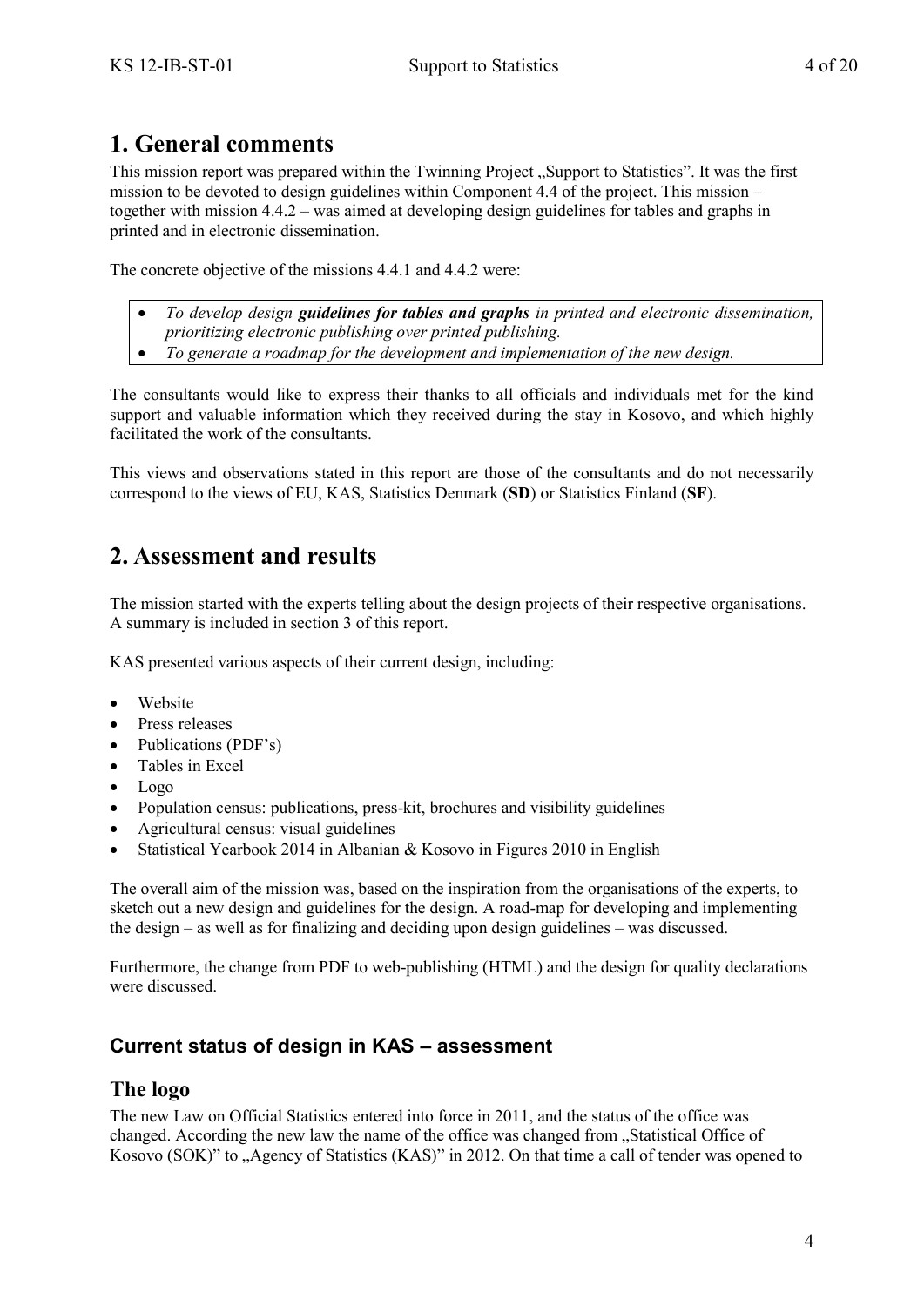design a new logo for the office. As the new logo of KAS was introduced, the website of KAS was also updated from its original design since the opening in 2008.

The ASK logo is described in the Census Visibility Guidelines as a ...combination of graphic lines that symbolize the activity of the organization, and the acronym (ASK) which presents a catchier name to be remembered from the targeted clientele."

## **The Population census 2011 and Agricultural Census 2014**

The Census design was outsourced to a designing company, which created the comprehensive document "Census Visibility Guidelines". The visibility guidelines covered all aspects of the census dissemination including the website [\(https://ask.rks-gov.net/rekos2011](https://ask.rks-gov.net/rekos2011)[https://ask.rks](https://ask.rks-gov.net/rekos2011)[gov.net/rekos2011/?cid=2,1](https://ask.rks-gov.net/rekos2011/?cid=2,1)), several printed and PDF-publications (17 in 2012 and 2013 together) and all other material (including 320,000 posters, 200,000 flyers, 200,000 leaflets and 5 million questionaires). The dissemination database solution of the census data (DaWinci) is developed and maintained by the Italian National Institute of Statistics (ISTAT).

The Agricultural Census is due to be carried out in november 2014, and the results are to be published in 2015-2016. The agricultural census is going to have its own overall design and logo. The only common element for the Population and housing census and Agricultural Census designs is the KAS logo. The publications of the agricultural census will be designed according the designing manual of Agricultural Census and Agricultural census will also have its own website, which will be published by the end of September 2014. During the mission the website was already available as an working version, but not yet published: [http://rbk.rks-gov.net/.](http://rbk.rks-gov.net/)

The dissemination database solution of the Agricultural Census data will be the KAS dissemination database, which is based on PX-Web database techniques. The database is now being installed with the assistance of Statistics Sweden experts and is financed by The Swedish International Development Cooperation Agency (SIDA).

## **The publications (printed and PDF)**

The role of PDF-publications is very central in dissemination at the moment. All publications that are produced are published free of charge on the website of KAS. The printed versions of the publications are also free of charge as there is no policy in KAS to have chargeable products (e. g. publications) or services.

The yearly publication production of KAS covers different kinds on publications, including some general, multi-subject statistical publications (e.g. Kosovo in Figures, Quarterly Bulletin) and publications from single statistical areas (agriculture, economy, population and social statistics).

The Statistical Yearbook was published for the first time since the independence in 2014 in Albanian both in printed and PDF-formats. The yearbook is currently being translated into English and will be published in both print and PDF-formats in 2014.

The PDF-publications have in common some general design elements like the KAS logo and the usage of some indicative colours for different topics of statistics. The colour codes are grey for general statistics, green for agriculture statistics, blue for economic statistics, yellow for population statistics and orange for social statistics. These colour codes are also used in the front pages of publications of single statistical areas and in the Statistical Yearbook for the above mentioned statistical topics. In the website these colour codes are not used for different statistical areas.

In addition to the yearly publication plan of KAS some ad hoc publications are published. These are often funded by outside donors, and the contents, structure and desing are defined in the contracts and are thus different from the standard KAS publications.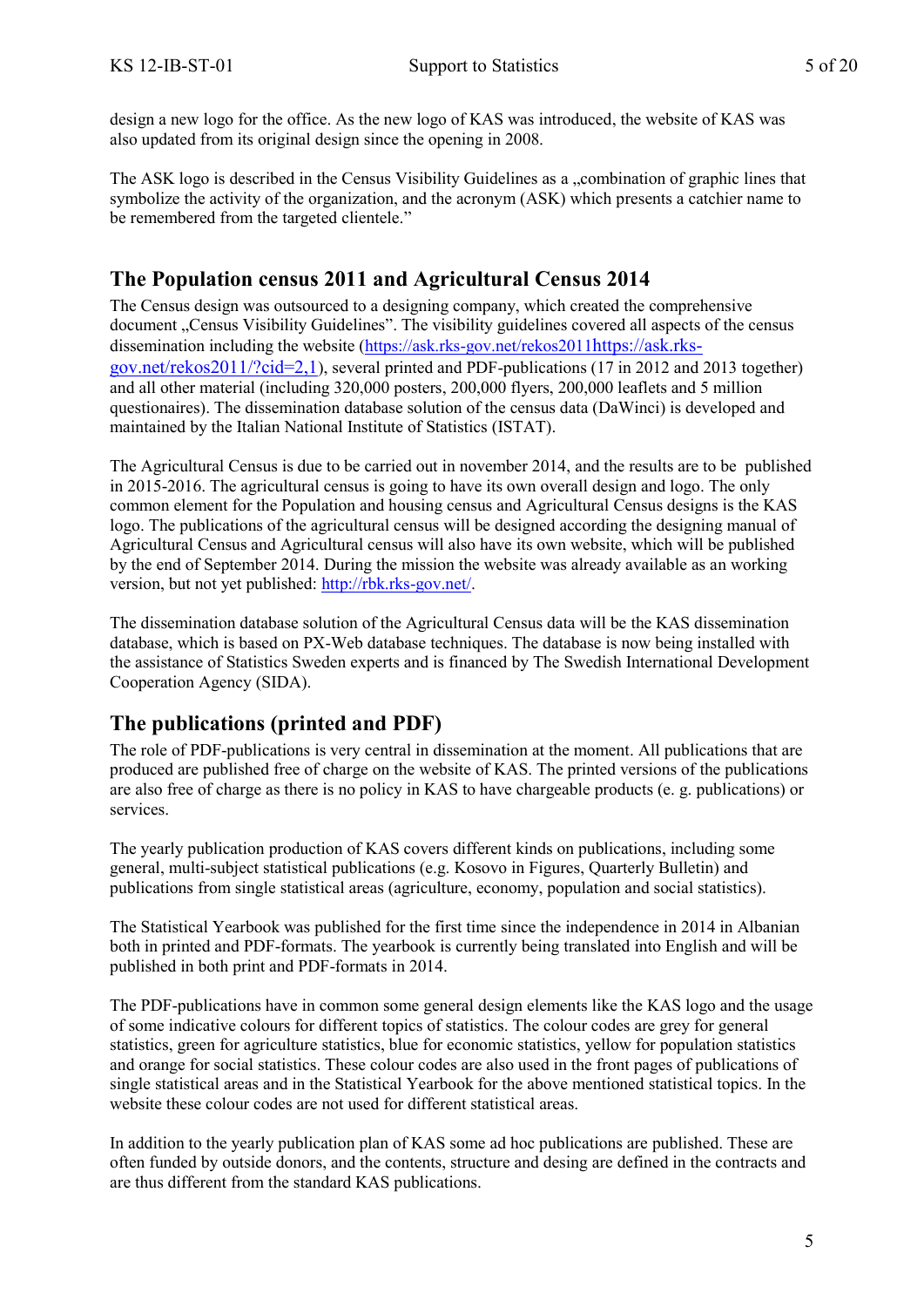Other materials published by KAS include some general leaflets of KAS, the publishing calendar etc. They have as the common component the KAS logo.

## <span id="page-5-0"></span>**New design for KAS**

The new design for KAS will prioritise web-publishing and the website over printed and printable (PDF) publications. This means, among other things, that texts and paragraphs should be rather short, and that graphs and tables will be simple. Why this?

Readers/visitors on the internet tend to skim a text rather than read it word by word, and large tables do not fit into a website – especially not when accessed by tablet or mobile phone. The same regards graphs that should be simple and easily understandable, because the patience of the readers is generally smaller at the internet than when reading a printed statistical publication.

As noted above, the logo of KAS was introduced recently, and there seems to be no need to change it; though the red colour may be adjusted to make it fit with possible new colours. The new design will then focus on creating a useful and user-friendly colour-scale, defining the fonts that can be used both in electronic and printed/printable publications (one sans serif, e.g. Arial, and one with serifs, e.g. Garamond), and developing a super-graphic with inspiration from the agricultural census (see above).

A specific challenge for – and inspiration to – the new KAS design will be the census design. The image of KAS in the media and among important user-groups is most probably merged with the image of the population census as the two logos have been used side by side on census publications and other materials; also the census organisation, as understood by the experts, has been partly integrated into KAS.

Normally, a visual identity, in order to underline the identity and image of an organisation, should not change too often. On the other hand it should not grow too old without adjustments. As Kosovo and its public institutions are generally young, identities are also new, and changes have been many. KAS should use this situation for securing a strong visual identity, inspired by both existing KAS materials (website and publications) and the census design.

The identity, core values and image of KAS were discussed, based on the brief description of KAS' mission, main principles and objectives, as presented in the new leaflet which presents KAS. Ideally a visual identity should underline this identity – as well as the image the organisation wants to have in the future. But a visual identity can hardly represent more than 3-5 values. The brainstorm pointed out three keywords for the design – keywords that can help to underline aspects which may affect the image of KAS in the right direction, meaning how does KAS want to be seen in the future:

- *Reliable*
- *Independent/neutral*
- *International* (meaning that KAS forms part of the international statistical community).

Other possible keywords might be *governmental* and *Kosovo*. It was decided that KAS will go on with internal discussions on with which keywords to work on; this shold happen before next mission (4.4.2 – see below). It will be a task for external creative designers to make the new design reflect the chosen keywords.

## <span id="page-5-1"></span>**Road-map**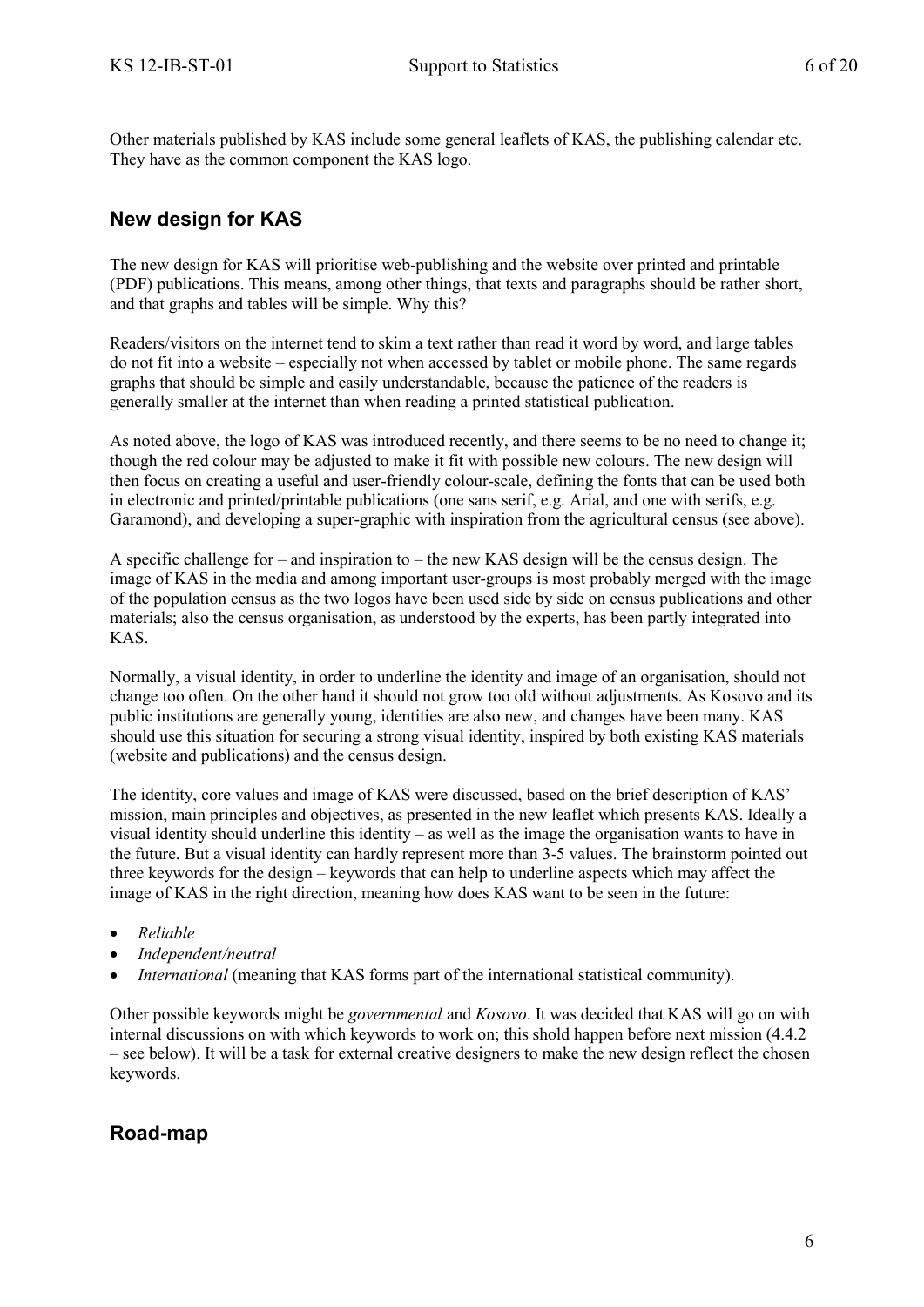The process of developing and implementing a new design, as well as formulating and deciding upon guidelines, is complex; important elements are preconditions for other important elements, and thus it is necessary to make a time-plan or a road-map. The road-map can be seen in annex 4.

A specific challenge is how to make the design guidelines fit with the SIDA project on a redesign of the website of KAS.

#### **Specific challenges:**

Four specific challenges to the new design and to the proces of developing and implementing it were discussed:

#### *Website (SIDA project)*

The website of KAS, [https://ask.rks-gov.net,](https://ask.rks-gov.net/) is the most important channel of dissemination of KAS, containing releases, publications, yearbooks, database (statbank), tables, metadata etc. As such, the design of the website is closely connected to the formulation of the new overall design of KAS. A SIDA-financed project, starting in 2015, will work with a redesign of the KAS website.

Logically, to formulate the design guidelines in 2014, before knowing the structure and design of the new website, is a challenge, when **colour-scale, fonts and "super-graphic"** have to fit together. Therefore, the advice of the experts is to formulate the guidelines of the design with certain open parts – that is, elements that can be developed further or substituted easily.

A concrete example are the fonts. It is common to have (at least) two fonts, one sans-serif and one with serifs (the small helping lines known from e.g. Times New Roman, which is the font used and this report). The advice of the experts is to choose two fonts that are included in Microsoft's Officepackage, because it may cause many problems for external and internal users if you use fonts that are not common to most users. **Arial** is already used in KAS' website, as well as in both the websites of SF and SD, and is generally accepted as a useful and "neutral" font; the experts advice KAS to keep on using Arial in the new design and to choose a commonly known **serif-font** as, e.g., Garamond (used in some printed KAS-publications), Georgia (SD), Times New Roman (used in SF epublications) or Garamond Premier Pro (body text; SF). SF will also use in the new design some sans serif fonts for special purposes for printed publications: Helvetica Neue Condensed (tables, captions; SF) and Sone (titles; SF).

PC-Axis cubes and PX-web database will be used as dissemination tools for all statistics, and quality descriptions will be based on the SIMS standard. This has little to do with the overall design of KAS, but is also in line with the recommendations of the experts.

#### *Census*

Hitherto the census publications have been made in separate design with both KAS and census logos. This has organisational and financial reasons, but from the point of view of the identity and image of KAS the experts agree with the decisions already taken in Kosovo to integrate the census and agricultural census publications fully into the KAS publication structure and design in the future.

It is easier for the users to access all statistical data in one website in the same format and design. And it will, for sure, underline the status of KAS as the central provider of statistical information of Kosovo.

#### *Three languages*

The KAS website has three languages (see above), the same number of languages as the website of SF; from a design point of view, this creates no problems.

In the years to come only a small part of KAS's publishing will use three languages at the very same place, e.g. some large tables. From a design point of view, this is hardly the ideal solution, but can be done in order to simplify certain work processes. An example of this is SF's Statistical Yearbook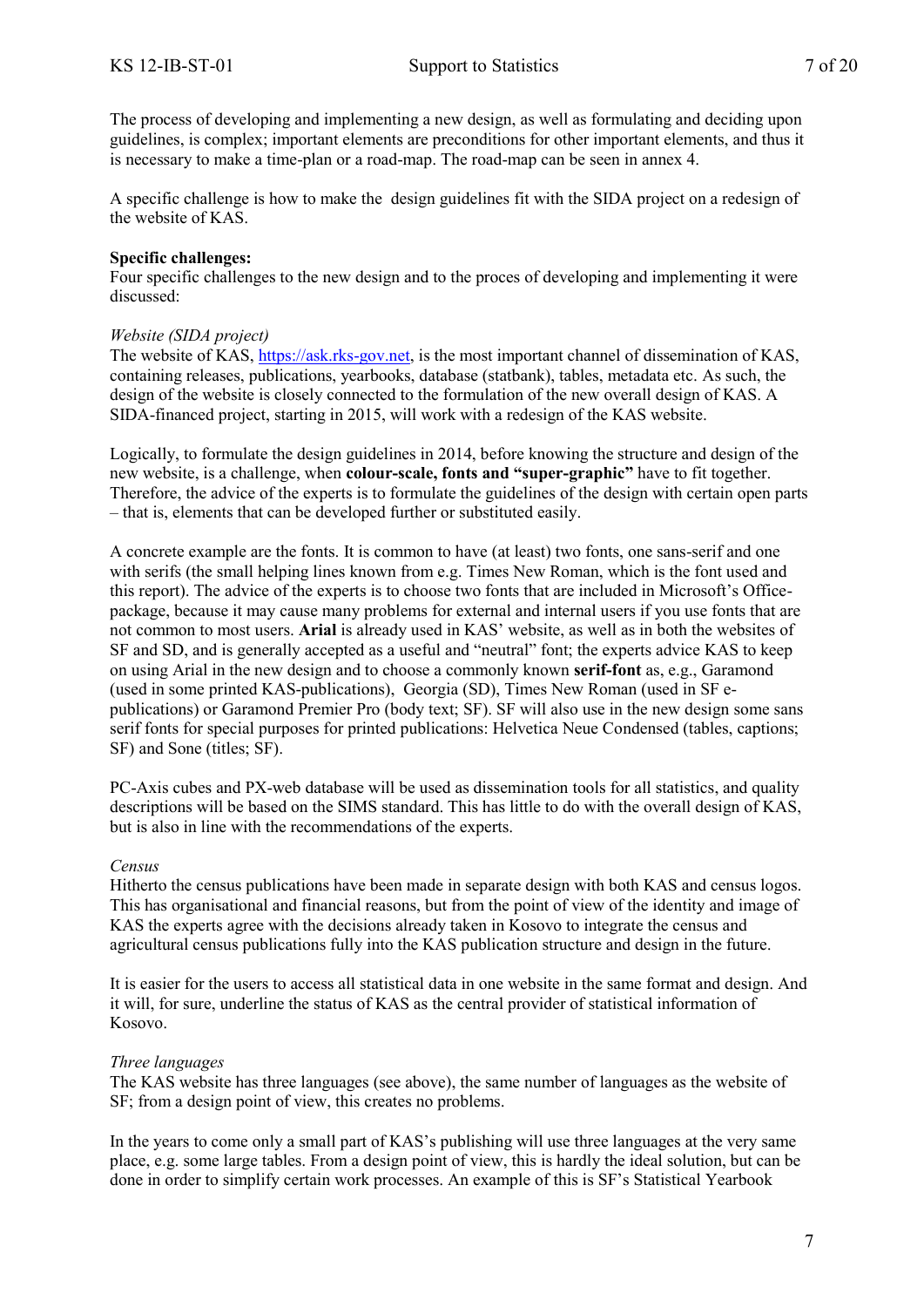which has three languages in the same book (and PDF) – both presentation text and textual elements of tables and graphs. SF Statistical Yearbook tables are also published as trilingual Excel-tables on the web [\(http://pxweb2.stat.fi/sahkoiset\\_julkaisut/vuosikirja2013/alku.htm\)](http://pxweb2.stat.fi/sahkoiset_julkaisut/vuosikirja2013/alku.htm). (SF is using InDesign CS6 to make up the layout of the publication; the table of context of the book is generated automatically in InDesign).

Generally speaking, the experts advice – and the line of development chosen by  $KAS -$  is to have separate publishing in each of the three languages. This will make the dissemination as simple and easy to use as possible.

#### *From PDF to HTML*

As described above, the role of PDF-publications will be minimized in the years to come. PDF will still be used to larger publications, e.g. the Statistical Yearbook, but HTML (with the possibility of getting an automatically generated PDF for printing purposes) will be the standard solution. From design and userfriendliness points of view this will be the solution, creating simple, well-designed and easy-to-access dissemination.

Both HTML-publishing and PDF-publications will have the same overall design, thus creating a uniform visual identity of KAS.

### <span id="page-7-0"></span>**From pdf to web-publishing**

The current status of dissemination in KAS in based on printed publications, PDF-publications and press releases. Some table data are published in the subject pages of the website in Excel format as well as some metadata. The dissemination database based on PX-Web techniques is to be opened in 2014 and this will have profound effects on the dissemination of statistical data in KAS.

The **contemporary** elements of publishing and disseminating of statistical information could be described as follows:

- 1. In the publication calendar a predifined publishing date is set in advance for releasing new information.
- 2. A PDF-publication is published on the website, and possibly a press release is made to promote the publication.

The PDF-publication contains all statistical data which is published from the statistics in question in the form of analytical text, graphs and tables. The PDF-publication is a must, because it is the carrier of all information of the statistics in case. Metadata and some key Excel-tables are also published on subject pages of the website, but they are not directly connected or linked to the publications. The website has an identical structure for the three lanquages used: Albanian, Serbian and English.

The **future** elements of publishing and disseminating of statistical information (after PX-Web dissemination database is taken to full production) could be described as follows:

- 1. In the publication calendar a predefined publishing date is set in advance for releasing new information.
- 2. The database tables are published (the first time) or updated (after the first time) in the dissemination database. To inform the users (media, stakeholders, common citicens, etc.) of the new data published in the database, a press/statistical release should be released containing the most important findings in compact format.

The database tables contain all the statistical data which is published from the statistics in question. The users can create their own selections of tables and download the information in different formats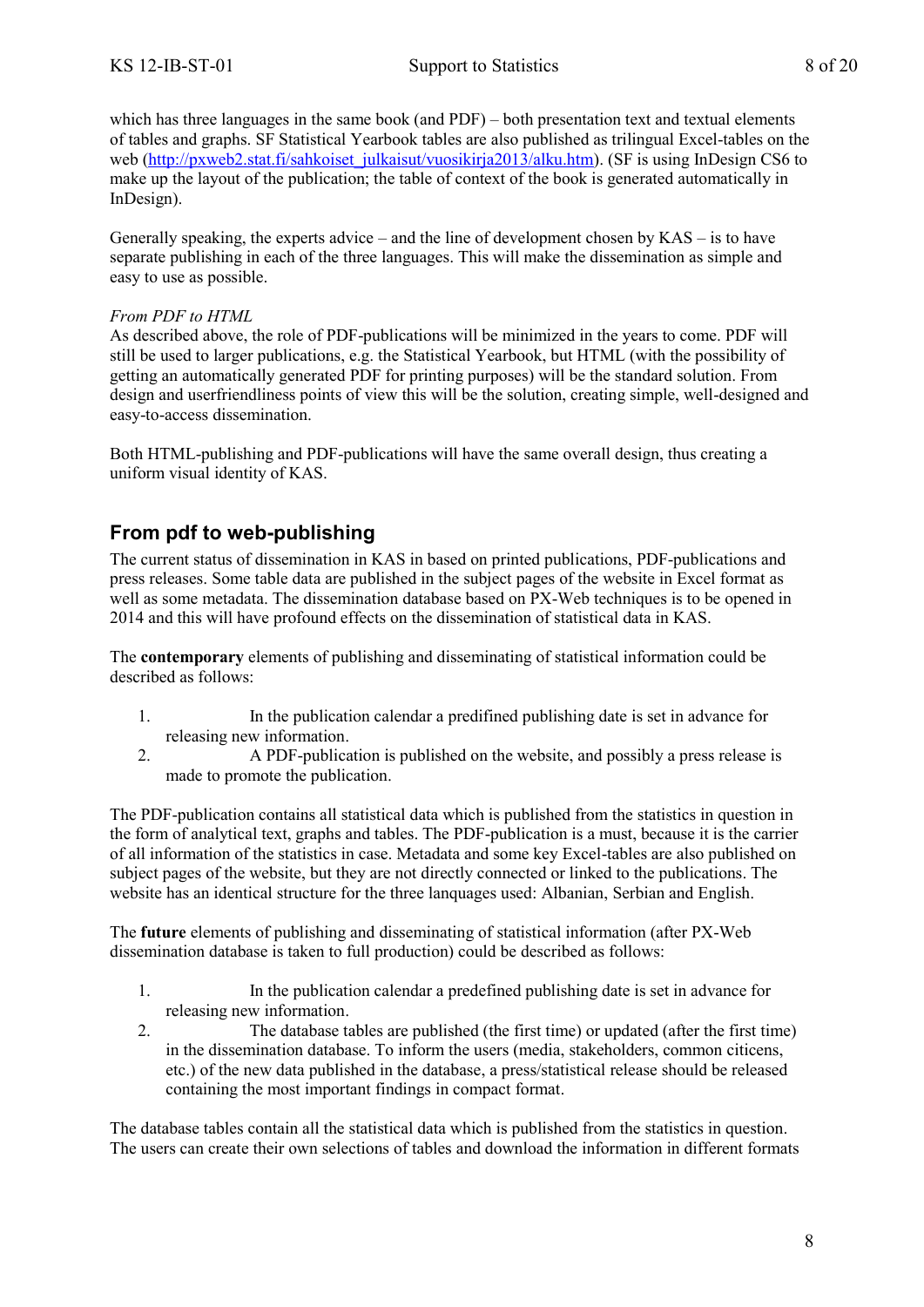(e.g. Excel) to further use. The users can also create their own graphs using the standard tools of PX-Web or use their own tools (e.g. Excel).

This change in dissemination makes it necessary to rethink the role of the different tools or channels used to disseminate the statistical information. The old PDF-publication contained the analytical text, the main tables and graphs and the longer appendix tables in one compact package. Now all the tables are redesigned to PC-Axis cubic-tables and can be browsed by the user interface of PX-Web database. The core findings should published in short statistical/press releases (1-2 pages), which then are linked to the database tables containing the data in table format.

Then arises the question what is done when more extensive analytical text sections or some ready made tables or graphs need to be published for the users from these statistics. There are different examples of how different statistical officies have fulfilled these needs:

A. Some printed or PDF-publications are still made in addition to statistical/press releases and the database tables for all ore some statistics.

B. Statistical releases are accompanied by longer analytical text and ready made graph and table sections when needed and compiled to publications both in HTML and PDF-formats (SF's example).

C. Some ready made and dynamically updated tables and graphs are published on the website based on the data in the PX-Web database using the API's of these. (They can also replace some or all of the Excel tables published on the contemporary subject pages of the website).

In the new dissemination procedure it is extremely important how the different content types are tied together so that users can easily find all the information from certain set of statistics published. What in the past was published in one PDF-publication package is now published in different formats in different locations in the website: statistical/press release, database tables, metadata, possible extra text sections (or even a PDF-publication if still produced), possible dynamic ready made graphs and tables etc.). The website structure, navigation, design, colours, search engine etc. are all important factors helping the users to find the information they are looking for.

The future website has an identical structure for the three lanquages used as today: Albanian, Serbian and English. The amount of information published in other languages than Albanian is propably considerably less because of very obvious resource limitations which all statistical agencies face. It is a question to select the most relevant information to translate and publish in different languages. One important extra factor is the PX-Web database, which is able to handle and publish data once and have it translated to several languages: the table title, column and row headings and footnotes need to be translated only once and after that the data can be updated and the table is updated automatically in three languages at the same time. In this way the published data in other languages can have the same coverage as the main language.

## <span id="page-8-0"></span>**Quality declarations**

In the ToR quality descriptions according to the new Single Integrated Metadata Structure (SIMS) of Eurostat standard were mentioned. During the mission it was agreed that the quality standards are not in the scope of the mission while general design lines can be applied also to quality reporting. Nevertheless, the new SIMS standard structures were discussed during the mission using ESTP course material of SF from May 2014. It was also shortly discussed how SF plans to start implementing the new SIMS standard in its metadata reporting to Eurostat and other users.

## <span id="page-8-1"></span>**3. Conclusions and recommendations**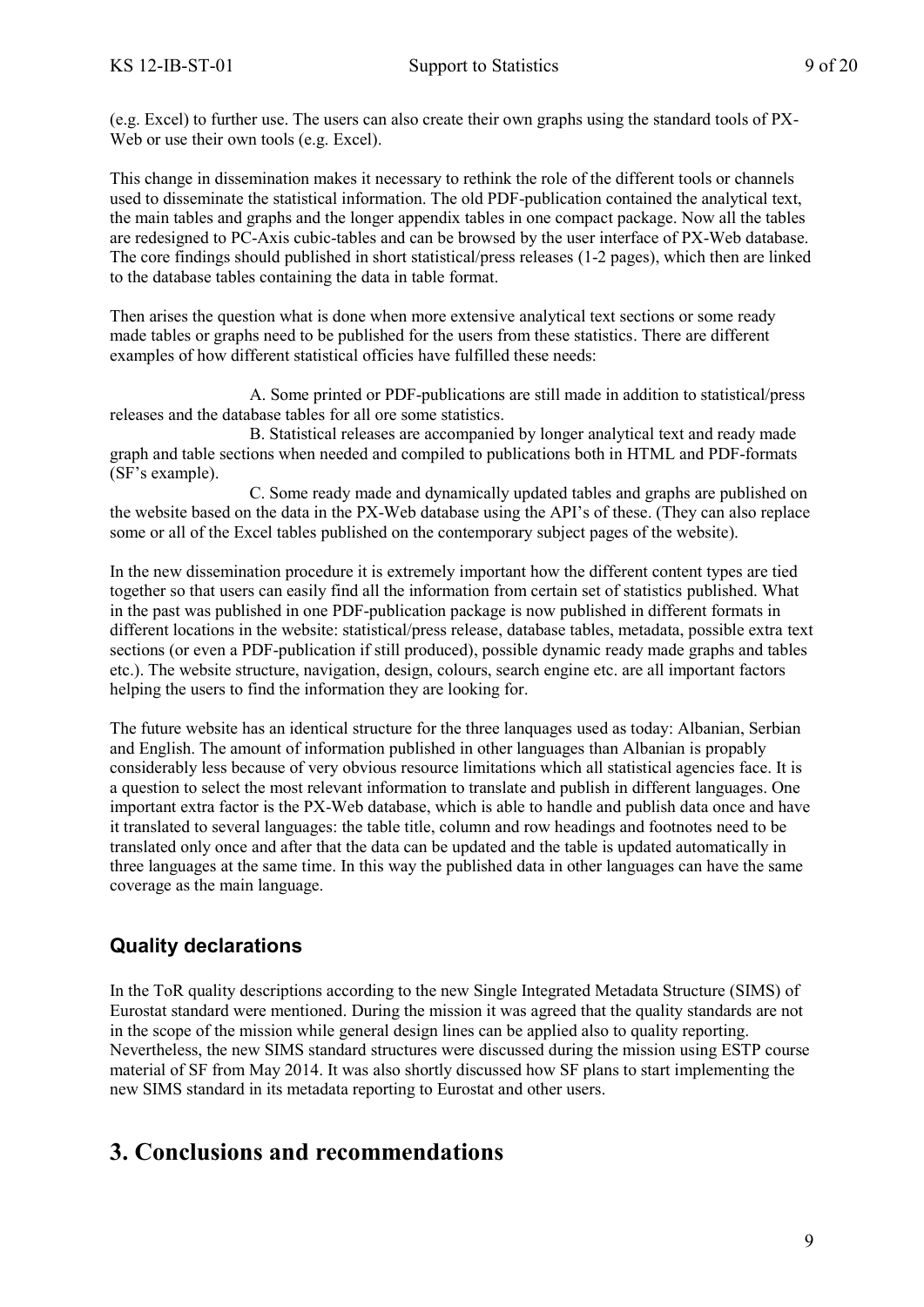The most import conclusions of this activity – the results – were the definition of a structure for the design guidelines and the road-map of how to develop and implement the design. These conclusions will not be presented in this paragraph, but can be seen in annexes 3 and 4.

Furthermore a bullet point summary of the activity is attached as annex 5.

In their presentations the experts told about the design projects in their organisations. Details can be found in the PowerPoint-presentations, but below are listed the basic pieces of advice from the two experts.

### <span id="page-9-0"></span>**Experiences and advice from SD**

The design project started with a design-audit by a private design agency in 2012. The central parts of the new design – logo, colour-scale, fonts and "super-graphic" – were decided, and a design manual was written in 2013. Afterwards in 2013-2014 there was a process of implementation; as part of the implementation process the graphs were changed, and the 65 pages long internal manual for graphs was revised.

#### **SD gave the following advice on a** *design proces***:**

- Start by discussing the image and the identity of the organisation what needs to be emphasized by the new design?
- Get approvals from directors and Director General in a step-by-step-process.
- Test the design under "hard conditions" do not rely fully on "lorem ipsum" presentations of external design agencies.
- First design the overall elements: logo, fonts, colours and super-graphic.
- Then design website, templates, graphs, tables and other materials.
- Choose fonts from Microsoft's Office package.

#### **SD gave the following advice on** *graphs***:**

 Graphs shall be easy to understand, focused, relevant to the context – and of course correct; they should give and overview and help understanding of the subject matter, and they shall avoid having too many details.

In press releases graphs shall be as interesting and focused as possible; automatically generated graphs can not always be equally interesting, but should, of course, be relevant to the context.

#### **SD gave the following advice on** *colours***:**

- Define the coulour palette of graphs and PX-Web desing to follow the general design of the website. (How to do this will be discussed among other things in PX-Web reference meeting in October [\(www.dst.dk/da/Sites/pc-axis-meeting.aspx\)](file:///C:/Users/rst/AppData/Local/Microsoft/Windows/Temporary%20Internet%20Files/Content.Outlook/2UMQ8SIZ/www.dst.dk/da/Sites/pc-axis-meeting.aspx)).
- Use a default selection of colours from the colour-scale in the Excel-produced graphs; then finetune.
- Discuss how to avoid symbolic and subjective use of colours, e.g. by defining a colour for women and another colour for men.
- Consider emphasize colour, e.g. red (as used by SD), especially for press releases.

## <span id="page-9-1"></span>**Experiences and advice from SF**

SF has developed an XML-based multichannel dissemination system for publishing statistical epublications. The HTML-version, PDF-version, RSS and Twitter feeds and e-mail notifications are all generated automatically by the publication tools used.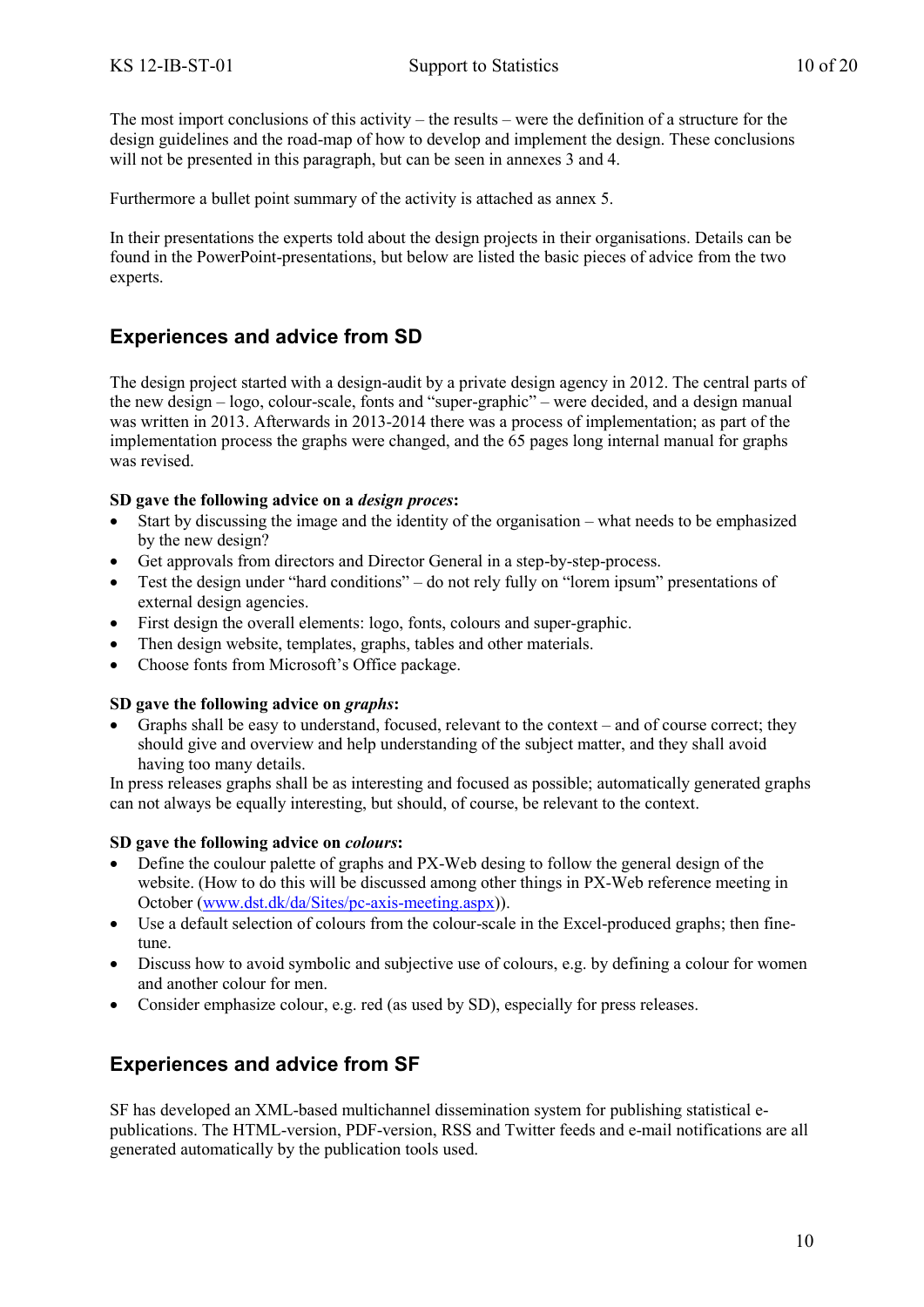The statistical/press release, a more extensive text section, table and graph appendix sections and a quality report make up the statistical e-publication. The databases are an important part of the publishing process. More information about the implementation of the e-publications and the multichannel publishing process can be found at [www.stat.fi/org/tut/dthemes/drafts/impl\\_en.html](http://www.stat.fi/org/tut/dthemes/drafts/impl_en.html) .

#### **SF gave the following advise on press/statistical releases:**

- Design a standard structure for the statistical/press releases
- Put the most essential information in ingress (the first paragraph)
- $\bullet$  Make ingress short about five lines of text
- Take title from the contents of the ingress
- Make paragraphs short and sentences clear
- Variate the length of paragraphs for easier reading
- Use subheadings to separate different contents
- Use bold for highlights

#### **SF gave the following advise on tables:**

- Breake bigger than A4 (PDF) tables into small browsable HTML tables on the web
- Tables should describe the key points in a compact way
- Transfer bigger tables to the database and redesign them to PX-Web cubes
- Link e-publications on the website to the related database tables
- Link database tables to the statistical/press releases and e-publications
- <span id="page-10-0"></span>• Make the topic structure of website and database the same

| <b>Action</b>                  | <b>Deadline</b> | <b>Responsible person</b> |
|--------------------------------|-----------------|---------------------------|
| Graph tool (SD will send their | 1 October 2014  | <b>Rune Stefansson</b>    |
| Excel-tool and colour-scale to |                 |                           |
| KAS)                           |                 |                           |
| Identity-discussions in KAS    | 22 October 2014 | Burim Limolli             |
|                                |                 | & Hazbije Qeriqi          |
| Draft for parts of design      | 1 November 2014 | Burim Limolli             |
| guidelines (see Annex 3)       |                 | & Hazbije Qeriqi          |
| Coordinate with SIDA about     | 1 November 2014 | Per Knudsen               |
| development of design and      |                 |                           |
| implementation                 |                 |                           |

### **Actions needed before next mission**

### <span id="page-10-1"></span>**Next mission – activity 4.4.2**

The second activity on design guidelines is planned to take place 8-11 December 2014. The activity will have following elements:

- Discussion about the parts of design guidelines, already drafted by KAS (see Annex 3).
- Discussion about the remaining parts of the guidelines.
- Discussion about the keywords for the idendity.
- Presentation of templates (letters, publication, PPT) by the experts.
- Discussions about the implementation of the graphic tool (Excel).
- Discussions about the shift from paper publications to e-publications and database; especially 1) restructuring and redesigning publication texts, tables and graphs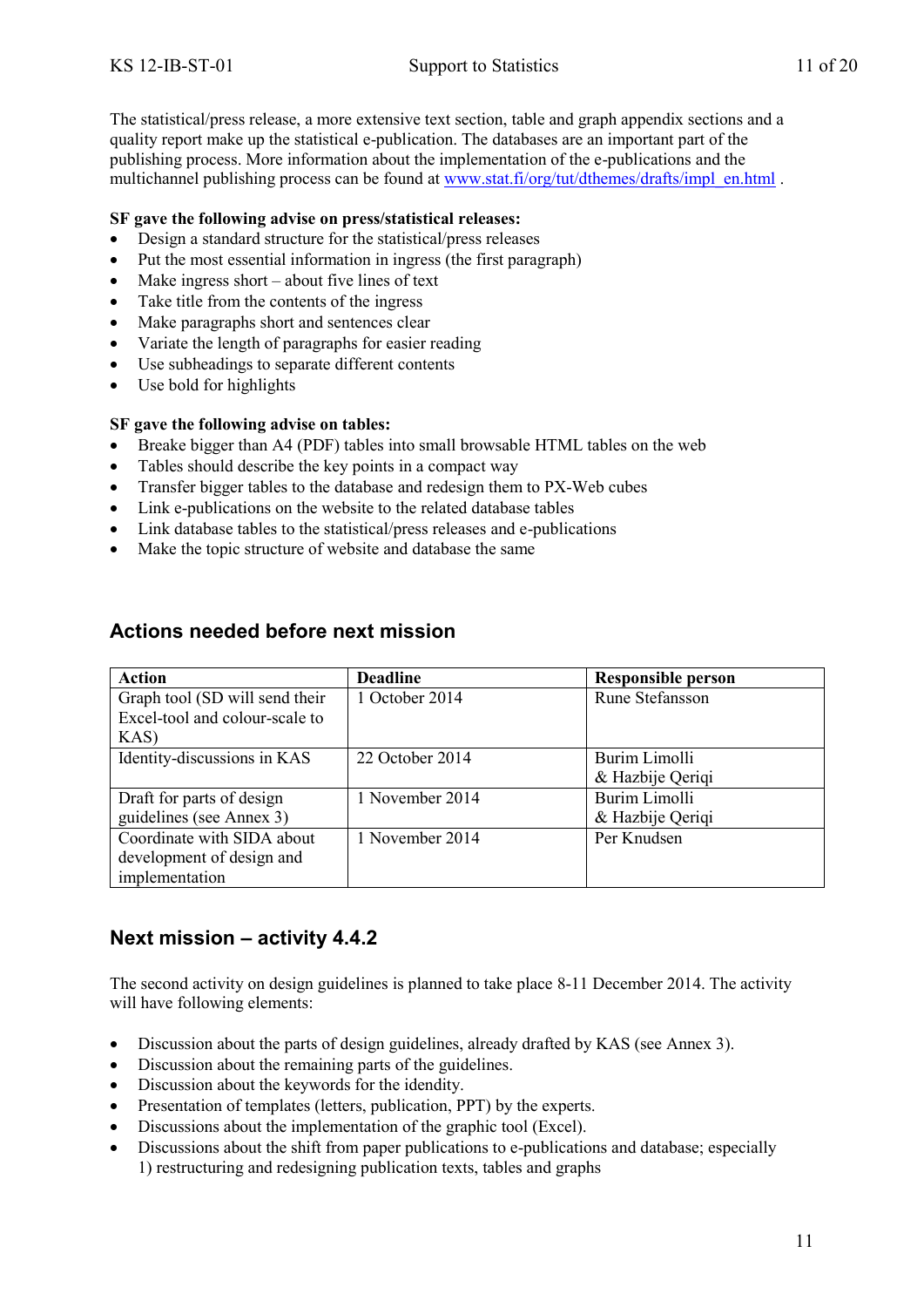2) correcting errors in e-publications (when archived in web)

3) linking e-publications (and metadata) to the database tables and vice versa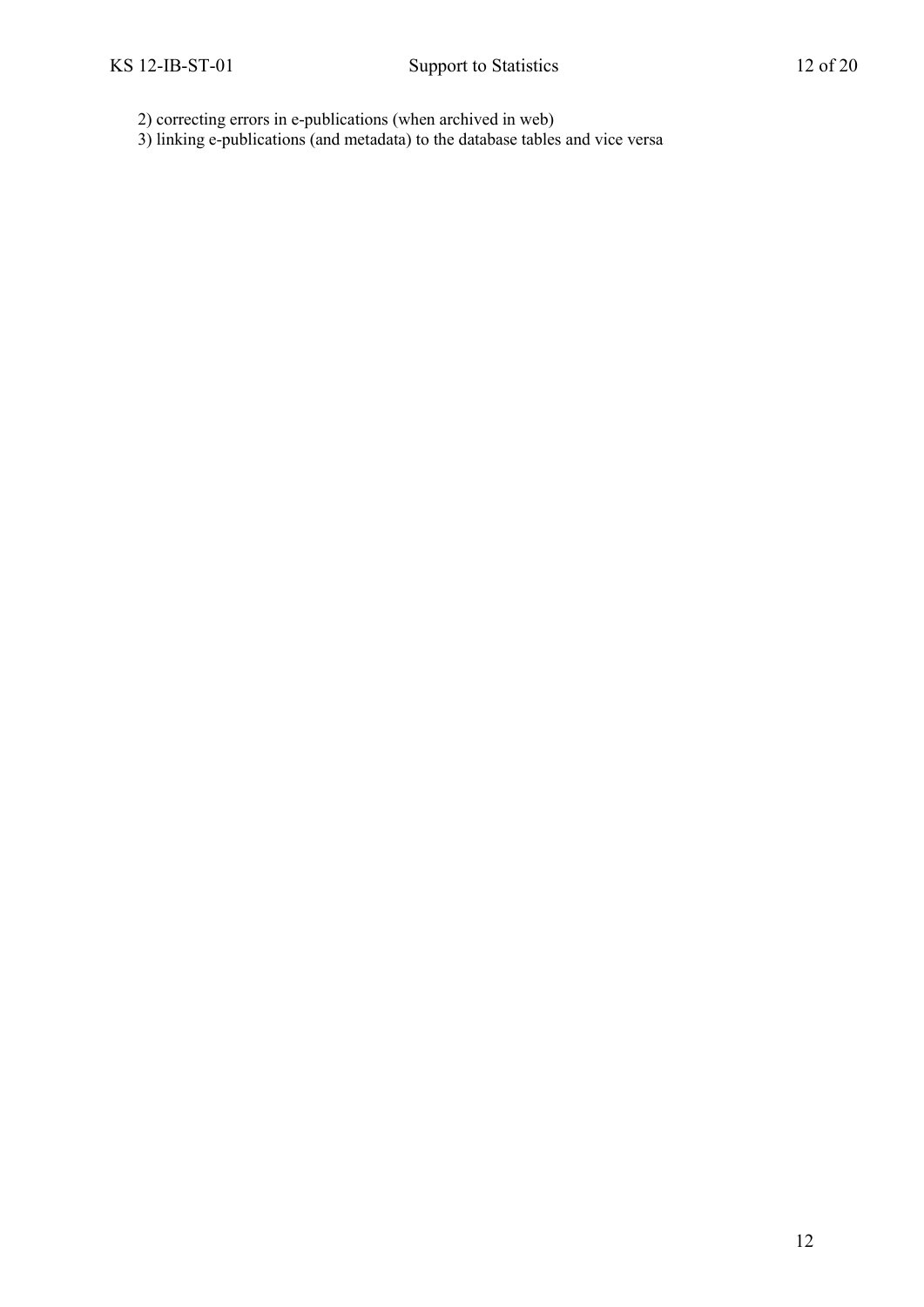# <span id="page-12-0"></span>**Annex 1. Terms of Reference**

| Scheduling:              |                                          |
|--------------------------|------------------------------------------|
| ToR-ready date:          | 01 September 2014                        |
| Start / end of activity: | 15-19 September 2014/10-14 November 2014 |
| <b>Reporting time:</b>   | 26 September 2014/21 November 2014       |

#### **Mandatory result of the component:**

| <b>Mandatory</b><br><b>Result</b>     | <b>Intervention logic</b>                                                             | <b>Benchmarks</b>                                                                                                                       | <b>Sources of</b><br>information                                            | <b>Assumptions</b>                                                                                                                                                                                                                                                                                                                                                                                             |
|---------------------------------------|---------------------------------------------------------------------------------------|-----------------------------------------------------------------------------------------------------------------------------------------|-----------------------------------------------------------------------------|----------------------------------------------------------------------------------------------------------------------------------------------------------------------------------------------------------------------------------------------------------------------------------------------------------------------------------------------------------------------------------------------------------------|
| <b>Activity</b><br>4.4.1 and<br>4.4.2 | Development of<br>design<br>guidelines for<br>printed and<br>electronic<br>publishing | Mission report<br>$\bullet$<br>uploaded on project<br>homepage<br>First draft of design<br>$\bullet$<br>guidelines for KAS<br>completed | • Twinning quarterly<br>reports<br>• Mission Reports<br>• Design guidelines | Sufficient<br>$\bullet$<br>absorption<br>capacity<br>Low turn-over<br>٠<br>of staff<br>involved in<br>implementatio<br>n<br>Staff works on<br>$\bullet$<br>project related<br>tasks in<br>between<br>missions<br>A detailed<br>$\bullet$<br>Terms of<br>Reference is<br>developed in a<br>timely manner<br>detailing tasks<br>(input),<br>expected<br>output,<br>participants of<br>the activity and<br>agenda |

#### **Subject / purpose of activity: 4.4./4.4.2 activity**

Development of design guidelines for tables and graphs in printed and in electronic dissemination. The experts will brief KAS on the corporate identity / profiles used in their respective memberstates and outline the thinking behind these to the staff of KAS,

The experts together with KAS staff will make an assessment of current printed and electronic publications produced by KAS. The experts and KAS will then discuss various ways of improving the present material.

KAS and the experts will assess current paper publications in order to determined information (publications or parts of publications) that should be shifted from paper to internet.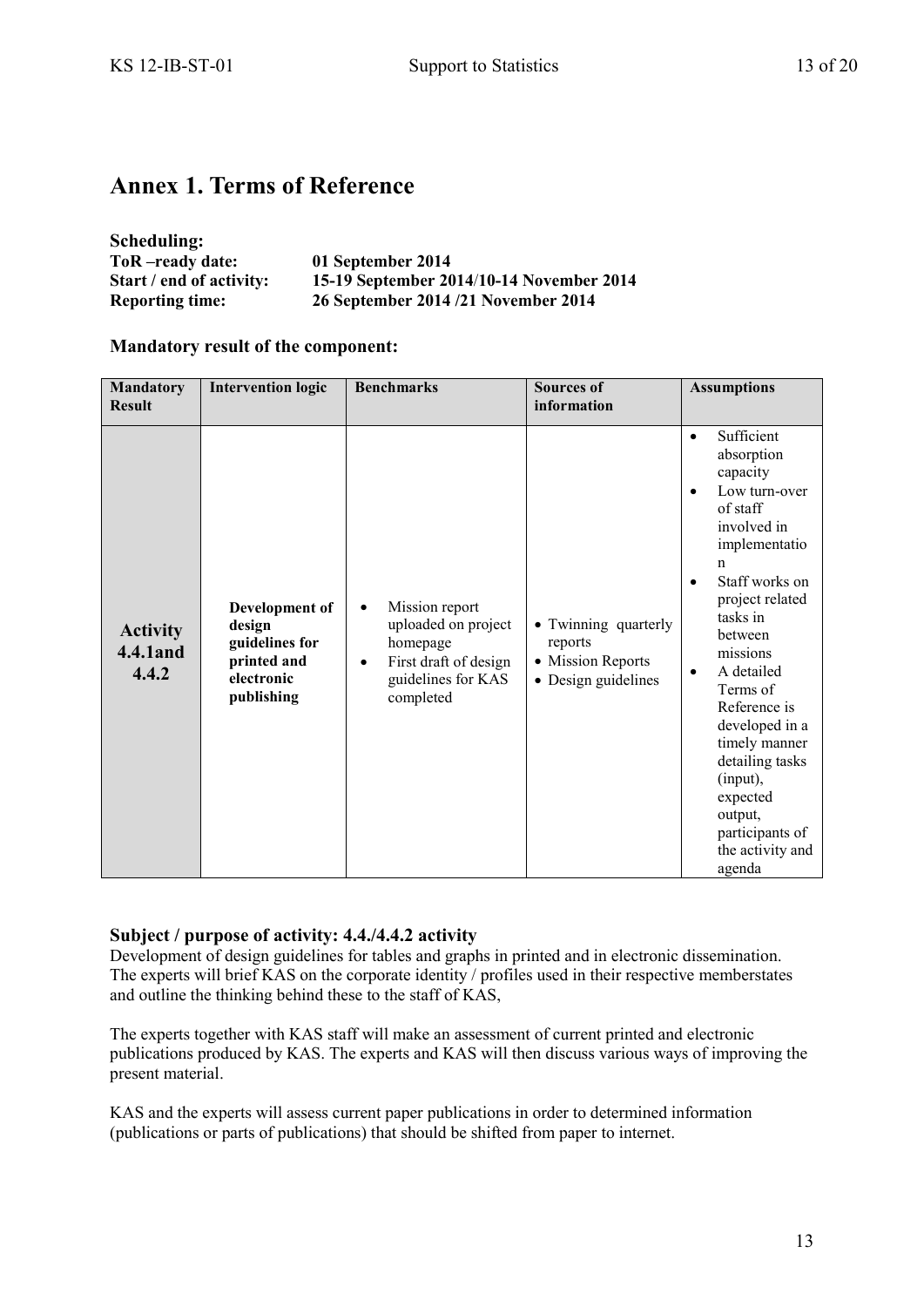KAS and the experts will disucss the design of current tables / graphs and illustrations in order to propose a new and more modern "look and feel". The proposed standards should priorities electronic publishing over printed publishing.

KAS will during the twinning project start publishing quality descriptions according to the SIMS standard. These will be published on the Internet. KAS and the MS experts will therefore during these two missions prepare a design template for presentation of the quality information.

The discussions during 4.4.1 and 4.4.2 will result in a new / improved design guide / visual identity for KAS. The design guide should ultimately be adopted by the Board of KAS,

Implementation of a visual design guide focusing on users nends will ensure that KAS producst appear in a uniform way thereby improving the user frindliness of KAS. Improving the userfrinliness of KAS products and website is a major goal / mandatory result of the Twinning prokect.

#### **Expected output of the 4.4.1/4.4.2 activity**

Mission report with detailed review of the current situation of desing guidelines for tables and graphs at KAS.

Future plans for this subject including a road map.

Activity 4.4.1 will ensure the following outputs:

In this assessment mission KAS will brief the MS experts on the current state of desing guidelines for dissemination.

The MS experts will brief KAS staff on MS strategies on dissemination and design guidelines used by the MS.

If convinient, KAS and the MS representatives will generate a roadmap agreeing on the strategy for future design guidelines.

#### **KAS resources:**

| $\overline{1}$ . | Mr. Burim Limolli, Head of IT - Division, burim.limolli@rks-gov.net KAS        |
|------------------|--------------------------------------------------------------------------------|
| 2.               | Ms. Drita Sylejmani, Dissemination Officer, Drita sylejmani@rks-gov.net, KAS   |
| 3.               | Mrs. Hazbije Qeriqi, Communication Office, hazbije.geriqi@rks-gov.net KAS      |
| 4.               | Mr. Fadil Bajraktari, Communication Office, fadil.q.bajraktari@rks-gov.net KAS |
| 5.               | Ms. Shqipe Gashi, Dissemination Officer, shqipe.gashi@rks-gov.net, KAS         |
| -6.              | Mr. Mentor Shala, IT Officer, mentor shala@rks-gov.net, KAS                    |

#### **KAS Twinning team:**

Project Leader Mr. Ilir T. Berisha, Director of Economic Statistics and National Accounts, [Ilir.T.Berisha@rks-gov.net](file:///C:/Users/Dstmove/AppData/Local/Microsoft/Windows/Temporary%20Internet%20Files/Content.IE5/Users/Dstmove/AppData/Local/Microsoft/Windows/Temporary%20Internet%20Files/Content.IE5/HIQMOBD5/Ilir.T.Berisha@rks-gov.net) RTA Counterpart Ms.Teuta Zyberi, International Relations Officer, [teuta.zyberi@rks-gov.net](mailto:%20teuta.zyberi@rks-gov.net)

#### **Member state resources:**

Mr Markku Huttunen, Senior Officer, Statistics Finland, [markku.huttunen@stat.fi](mailto:markku.huttunen@stat.fi) Mr Rune Stefansson, Senior Adviser, Statistics Denmark, [rst@dst.dk](mailto:rst@dst.dk)

#### **Twinning ressources:**

Mr Per Knudsen, RTA, [pkn@dst.dk](mailto:pkn@dst.dk) Ms Nora Zogaj, RTA assistant, [nzogaj@yahoo.com](mailto:nzogaj@yahoo.com)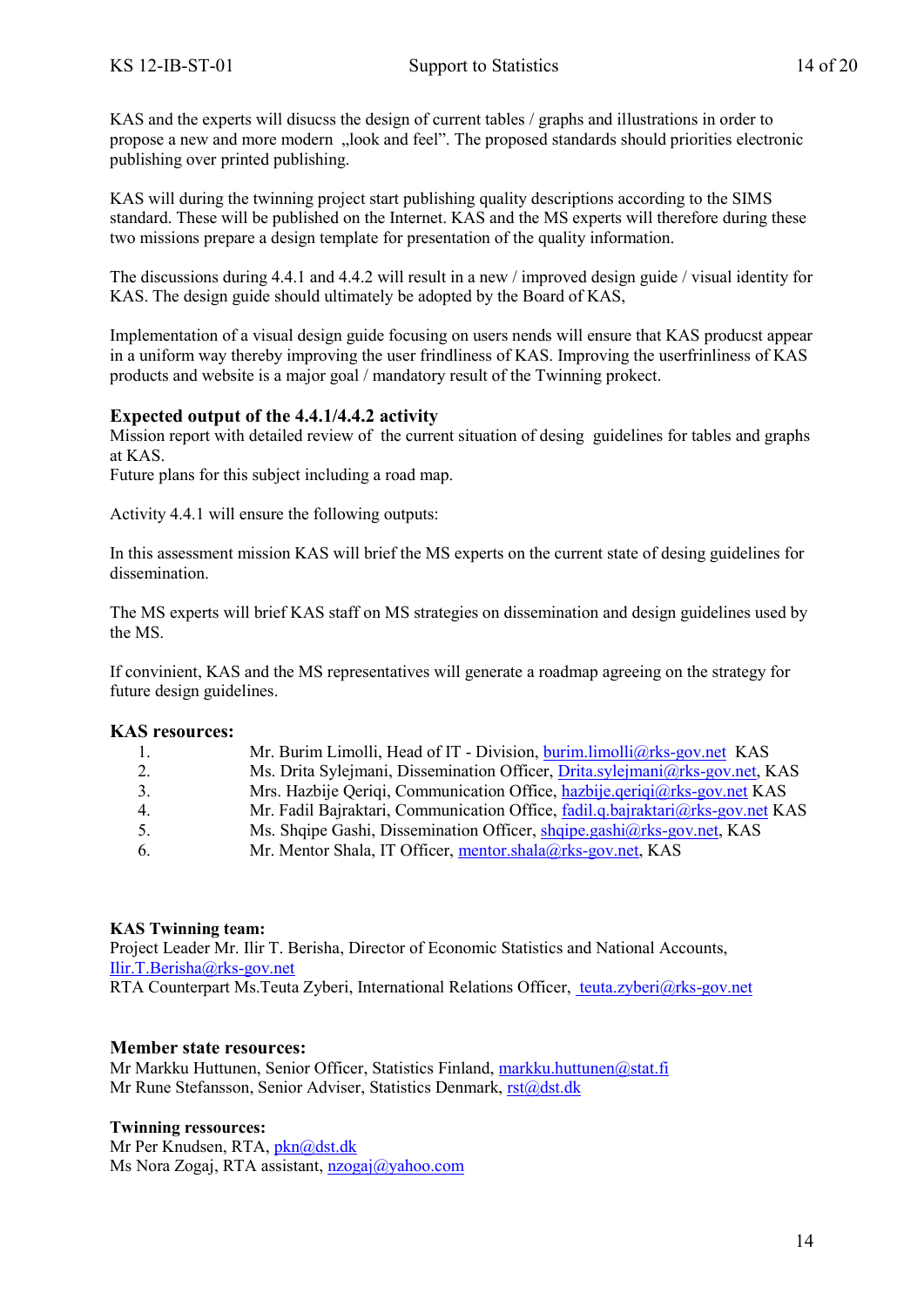#### **Background**

Important purposes of the Twinning project are to design guidelines for tables and graphs in printed publications as well as on internet. During the project implementation it will be ensured that KAS assumes a uniform design identity. To assist the development of the dissemination database and the visual identity of the metadata to be published on the Internet two activities has been planned.

Component 4 within the Twinning Project has three mandatory results to meet these needs: Tender specification for internal network (Handled by SIDA) KAS website and user friendliness improved Dissemination Database installed and available

In general the activities in component 4 will address the following issues:

- Improve web dissemination for selected statistics including improvement of ASK' website to make it a more user-friendly and flexible dissemination tool;
- Develop guidelines for the design of tables and graphs, also to be applied for dissemination on the web;
- Develop a dissemination database, including more complete metadata covering different aspects related to data quality;
- Develop a strategy and recommendations for presentation of geographic visualizing statistics

#### **Activities to be undertaken in preparation for the mission:**

List of attached documents

- Adapted Global Assessment report (AGA)
- Program of official statistics 2013 -2017
- Strategic Development Plan 2009- 2013
- Swedish Support to Statistics development at the Kosovo Agency of Statistics
- ICT in the Kosovo National Statistical System (Dekker)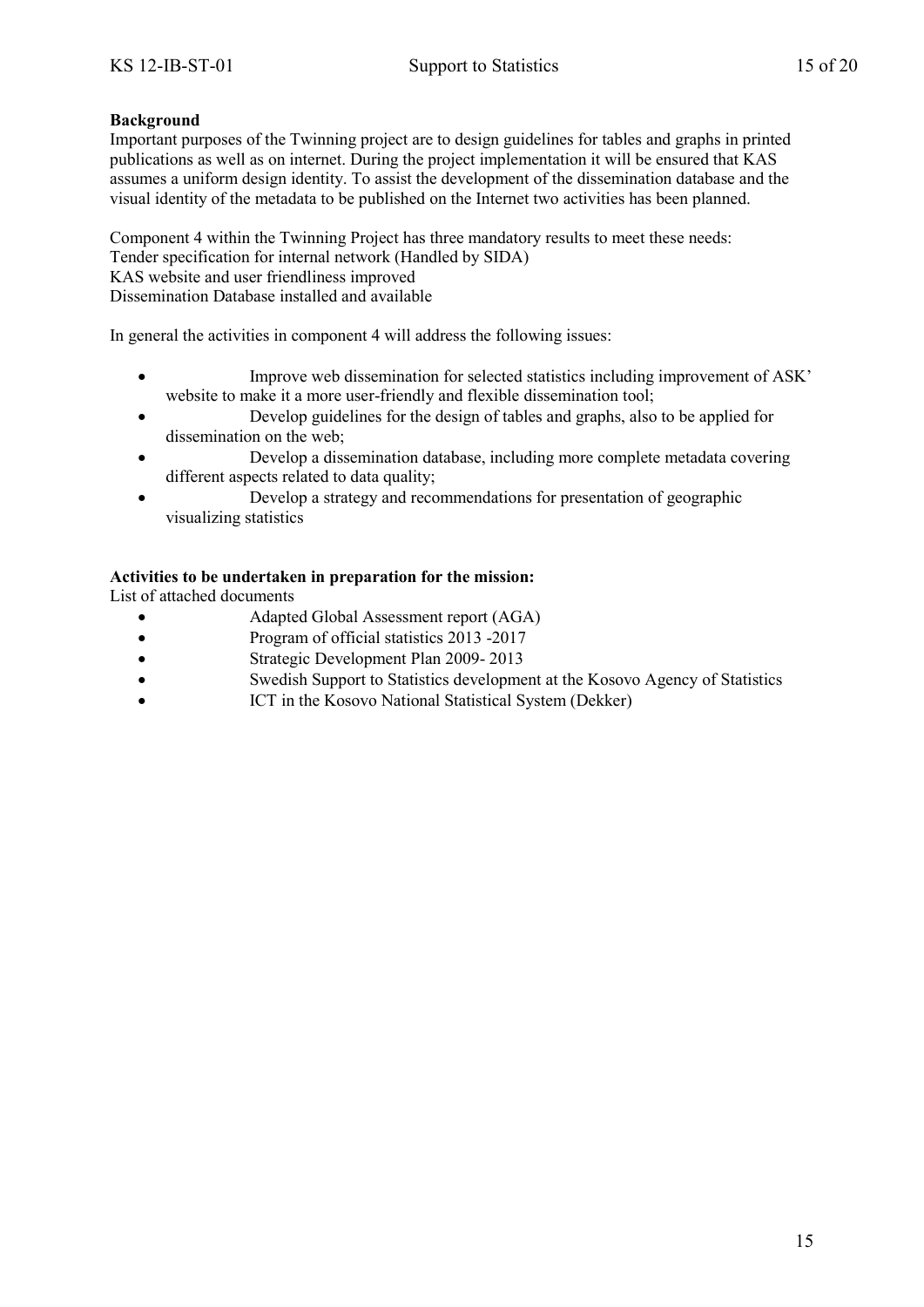# <span id="page-15-0"></span>**Annex 2. Program, 15-19 September 2014**

| Day                     | <b>Place</b> | <b>Time</b> | <b>Event</b>                                                     |
|-------------------------|--------------|-------------|------------------------------------------------------------------|
|                         |              |             |                                                                  |
| 1                       | <b>KAS</b>   | 09:30       | Introductory remarks to this part of component 4                 |
|                         |              | 09:45       | Burim Limolli, KAS: Current state of dissemination and design    |
|                         |              |             | guidelines within KAS                                            |
|                         |              | 10:30       | Coffee                                                           |
|                         |              | 11:00       | MS: Dissemination and design guidelines in SD and SF             |
|                         |              | 12:00       | Lunch                                                            |
|                         |              | 13:30       | Continued. MS: Dissemination and design guidelines in Statistics |
|                         |              |             | Denmark and in Statistics Finland                                |
|                         |              | 14:30       | Coffee                                                           |
|                         |              | $15-16$     | Preparing the program for the rest of the week                   |
|                         |              |             |                                                                  |
| $\boldsymbol{2}$        | <b>KAS</b>   | $09:30-$    | Hazbije Qeriqi, ASK: Manual for design for population census     |
|                         |              | 16:00       | 2011                                                             |
|                         |              |             | SD: Graphs                                                       |
|                         |              |             | SF: Tables for the web (and statistical releases)                |
|                         |              |             | From pdf to web (examples from ASK and SF, monthly releases)     |
|                         |              |             | Road-map                                                         |
|                         |              |             | Program for tomorrow                                             |
| $\mathbf{3}$            | <b>KAS</b>   | $09:30-$    | ASK, Burim: Yearbook                                             |
|                         |              | 16:00       | SD: Design manual                                                |
|                         |              |             | ASK: Census manuals (structure)                                  |
|                         |              |             | Identity goals                                                   |
|                         |              |             | Structure of guidelines                                          |
|                         |              |             | Program for tomorrow                                             |
|                         |              |             |                                                                  |
| $\overline{\mathbf{4}}$ | <b>KAS</b>   | $09:30-$    | Quality declarations (Eurostat, SIMS, SF, KAS)                   |
|                         |              | 16:00       |                                                                  |
|                         |              |             | Discussions on specific challenges:                              |
|                         |              |             | Website (SIDA project)                                           |
|                         |              |             | Agricultural census                                              |
|                         |              |             | Three languages                                                  |
|                         |              |             | PDF's                                                            |
|                         |              |             | Lunch at Liburnia                                                |
|                         |              |             |                                                                  |
|                         |              |             | Timeplan & road-map                                              |
|                         |              |             |                                                                  |
|                         |              |             | Agreeing on recommendations, time plan and implied work          |
|                         |              |             | program for BC before next mission on design guidelines          |
|                         |              |             |                                                                  |
|                         |              |             | Agreeing on draft program for mission 4.4.2                      |
|                         |              |             |                                                                  |
| 5                       | <b>KAS</b>   | 09:45       | Debriefing: Experts, Component Leader (Burim Limolli) and        |
|                         |              |             | RTA (Per Knudsen)                                                |
|                         |              |             |                                                                  |
|                         |              | $11 - 16$   | Report writing                                                   |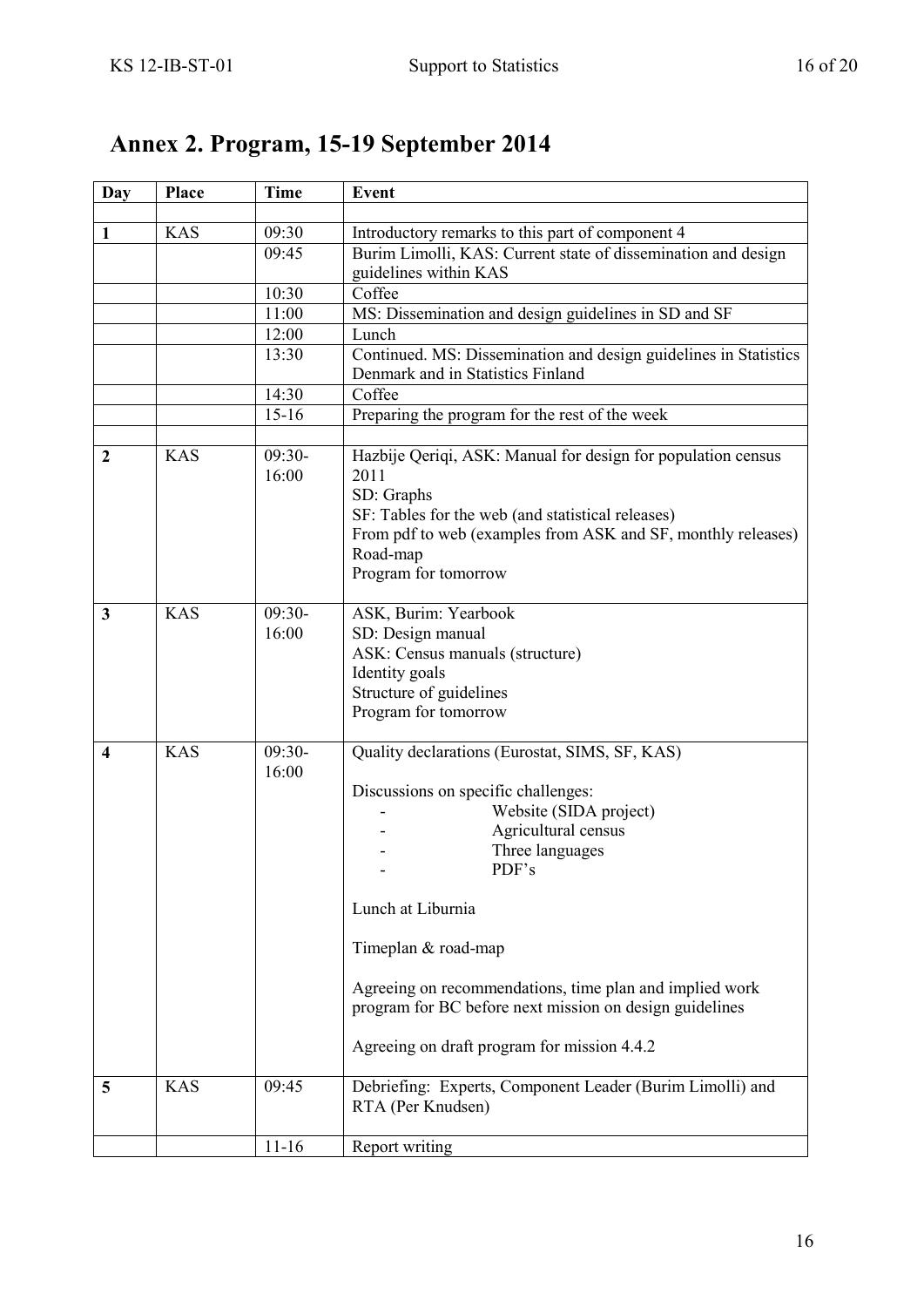# <span id="page-16-0"></span>**Annex 3. Structure of guidelines**

The structure has been agreed upon by the participants and the experts during the mission.

Elements put into *italics* will be prepared before the next activity (4.4.2) by the persons or organisations mentioned in **bold** (see deadlines above).

Topics as e.g. (slogan) has been put into parenthesis where they fit in the structure, but may be deleted later if not relevant.

- 1. Definition of design what does this manual cover?
- 2. Identity & design
	- a. *Identity* (internal discussion on meetings, e.g. a board meeting, in KAS to define keywords) (**Hazbije Qeriqi**)
	- b. Brand-description (may be integrated in 2.a.)
	- c. *Design-principles* (simplicity, understandability, user-friendly; web first) (**Burim Limolli**)
- 3. Central elements of the design
	- a. Logo
	- b. (Slogan)
	- c. Super-graphic
	- d. Colour scale
	- e. Fonts
- 4. Illustrations
	- a. *Graphs* (inspired by Making Data Meaningful) (**Drita Sylejmani, Bekim Canolli and Burim Limolli**) (**SD** checks copyright)
	- b. *Maps* (inspired by Making Data Meaningful) (**Drita Sylejmani, Bekim Canolli and Burim Limolli**)
	- c. *Photos* (presentations in activity 4.4.2 by **SD and SF**)
	- d. (Drawings)
	- e. (Info-graphics)
	- f. (Icons)
- 5. *Tables* (inspired by Making Data Meaningful) (**Drita Sylejmani, Bekim Canolli**

#### **and Burim Limolli**)

6. *Website* (inspired by formulations in this report) (**Hazbije Qeriqi and Burim** 

#### **Limolli**)

- 7. *Templates* (presentations in activity 4.4.2 by **SD and SF**; SD checks copyright)
- 8. Publications
- 9. Front pages
- 10. Brochures
- 11. Leaflets
- 12. Databases (formulations in this report may be used in the guidelines)
- 13. Intranet (SharePoint)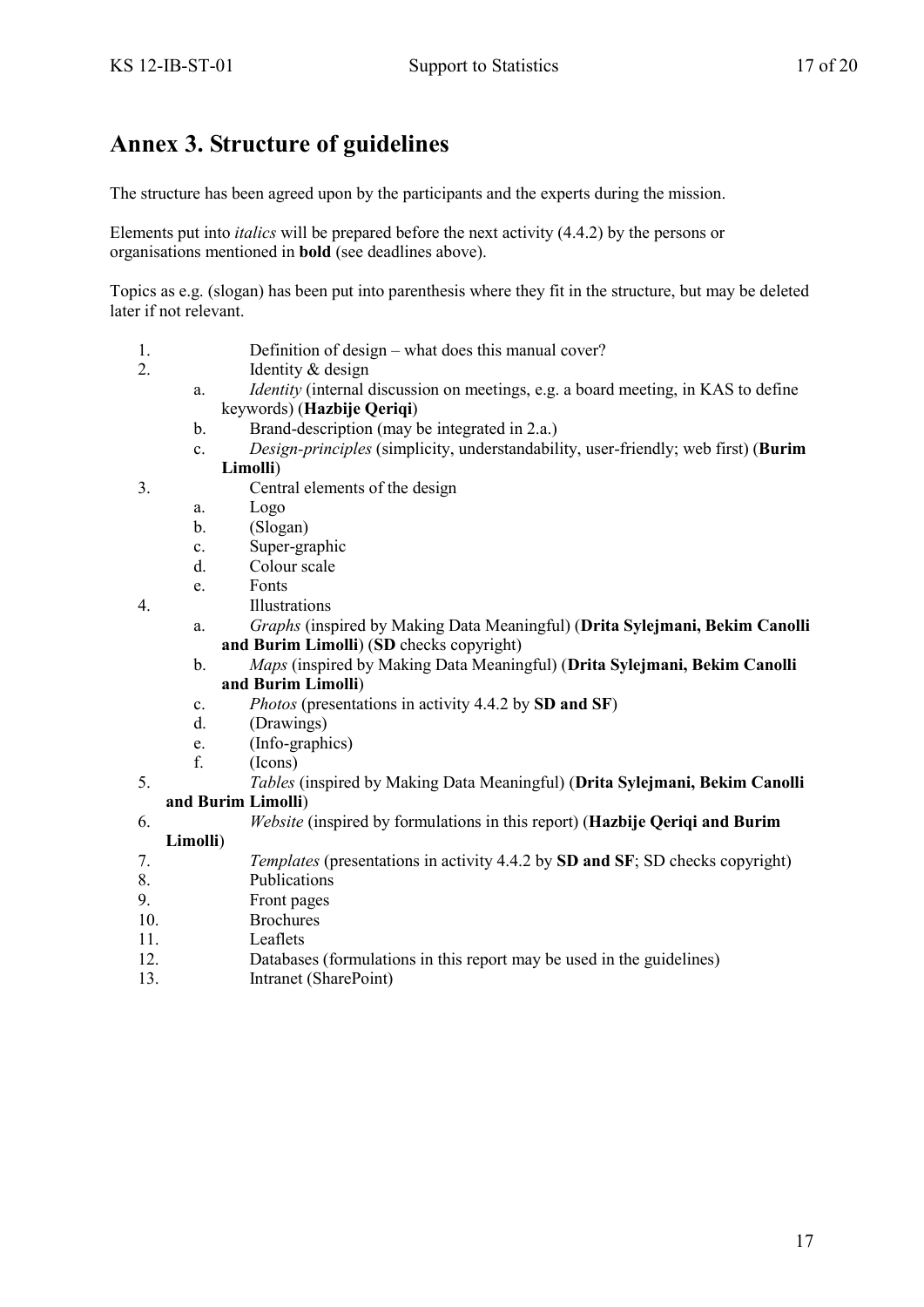## <span id="page-17-0"></span>**Annex 4. Road-map**

The participants and the experts agreed on the road-map as presented in this annex.

The dates should not be perceived as fixed, but as a means of getting an overview of the time perspective and the chronology of the respective elements.

Three decissions are underlined; the suggestion of the experts is to make a step-by-step decission process in KAS because of the complexity of the process – and because many of the elements are preconditions for further development and implementation of the design and for the finalization of the design guidelines.

*September 2014* Activity 4.4.1: Assessment and definition of a structure of the guidelines

*December 2014* Activity 4.4.2: Formulation of design guidelines

*Spring 2015* Development and choice of colour-scale, super-graphic and serif-font (in addittion to the sans serif, Arial) in cooperation with SIDA's website-project Decission 1 by directors and Director General

*Summer 2015*  Graphs and maps (preparations before activity 4.4.2 – SD will send the tool to Burim) Decission 2 by directors and Director General

*Summer-autumn 2015* Templates (the most important and central ones) Decission 3 by directors and Director General

*End of 2015 or 2016* Primary implementation (web and other materials)

*2016* Further implementation (e.g. intranet and templates for internal use)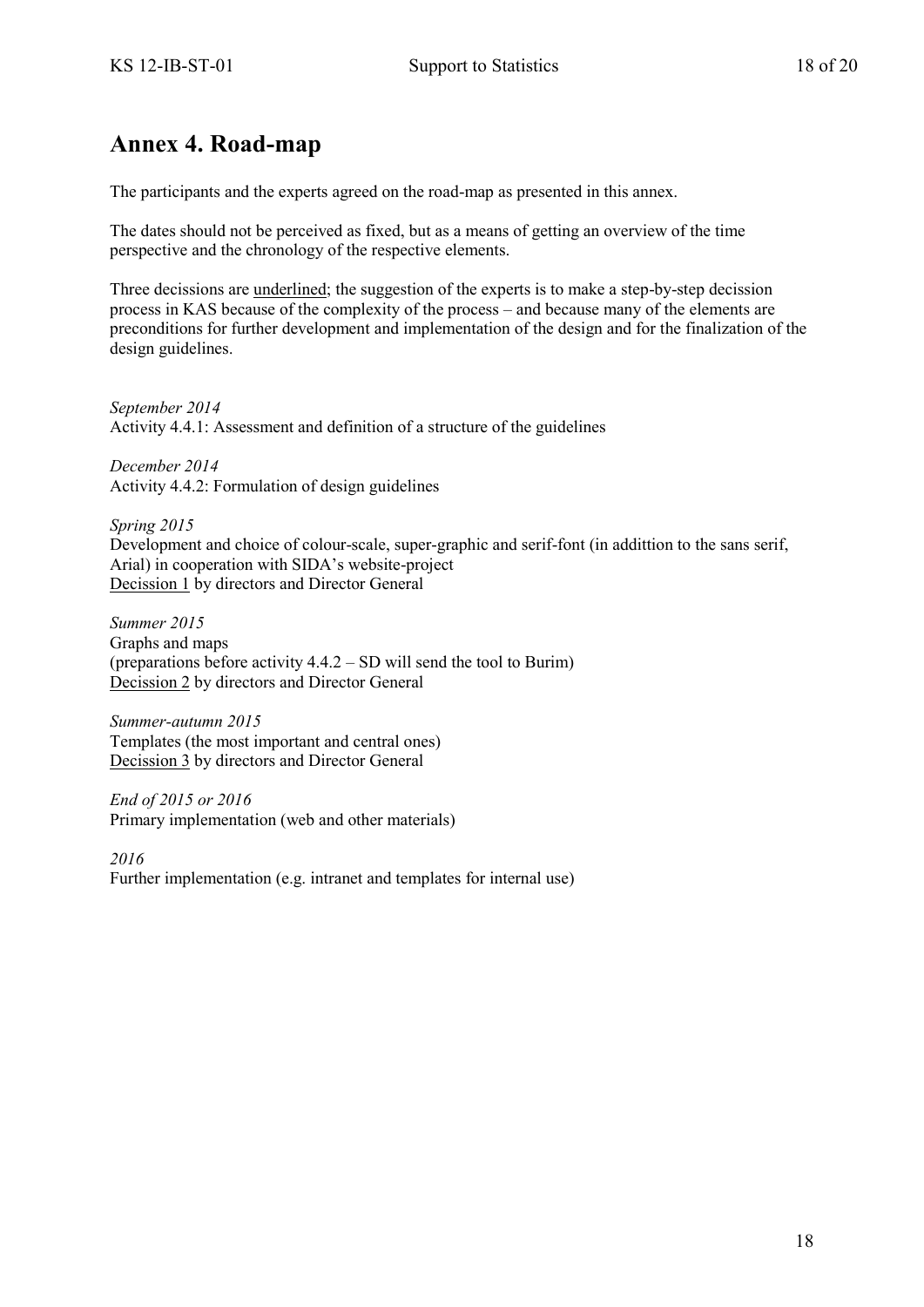# <span id="page-18-0"></span>**Annex 5. Debriefing**

This presentation slide was used by the experts for the debriefing with the component leader and the RTA at the last day of the mission (September 19):

# Activity  $4.4.1$  – design guidelines



- Goal: Development of guidelines and roadmap
- Presentations of Danish and Finnish design projects
- Assessment: Website, Census, Yearbook, PDF's



- SIDA can help with the overall design (colours, typography, templates) and implementation
- 
- This mission: Structure of quidelines
- Next mission (4.4.2): Draft guidelines • Before next mission: Identity, formulation of main principles, and working with graphic tool (Excel)
- 

STATISTICS<br>DENMARK